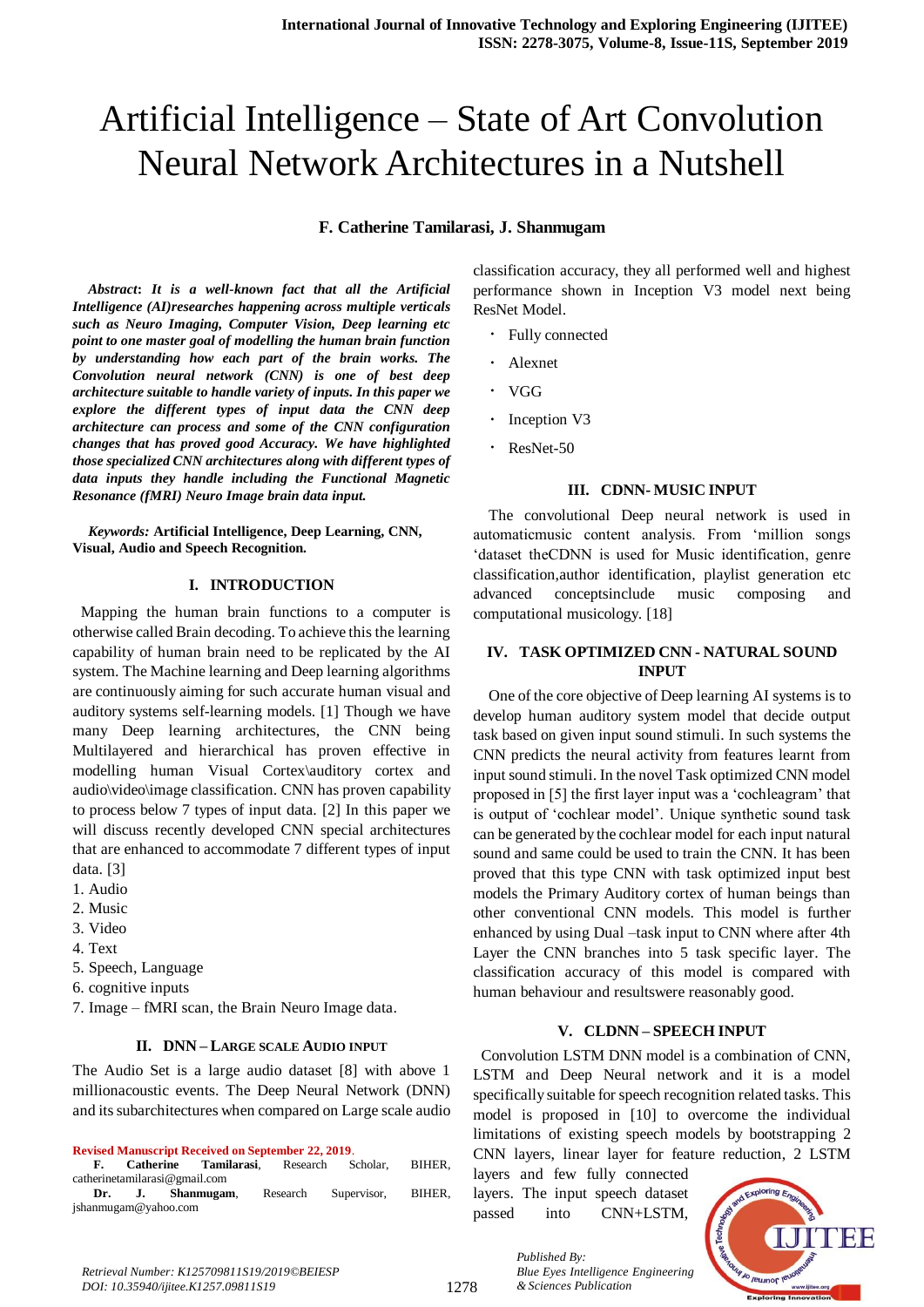LSTM+DNN and finally to CNN+LSTM+DNN shown to achieve better feature extraction efficiency, good temporal modelling and minimal frequency variations. [11].

## **VI. RECURRENCE BASED CNN MODELS**

## **RNN –Cognitive Input**

 Recurrent Neural Network and Reinforcement learningcombination are used in analysis related to Human Working memory, attention and decision making models. This combination will fit well to model to explore mapping between sensory input and output cognitive behavior routed through cortex or hippocampus in a closed loop [13].

### **Long Term RCN –Video input**

 Long Term Recurrence Convolution Network model combines the convolution layer and long range temporal recursion model called LSTM. Specifically, suitable for time series video learning. [6] Here the CNN performs Visual feature extraction and feature space representation. The LSTM then handles sequential learning of visual data. This same combination is proven to perform well in activity recognition, image description and video description tasks. [14]

## **RCNN – Visual Object Recognition**

 The concept of recurrence indicates time dependent feature variations. ie, nth time instant output is a function of (n-1) th time instant output and current input. Hence the Recurrent neural networks are based on combination of LSTM and Convolution Neural Network architectures. RCNN consist of several recurrent convolution layers followed by a global max pooling and softmax layer. This model was mainly proposed for Visual object recognition. One more advanced version of this model was Long- term Recurrent Convolutional Network. In all recurrent networks the features. [7]

## **IRCNN –Cognitive Input**

 The Inception Recurrent Neural Networks are motivated by recurrent connectivity of human brain synapses. The IRCNN is a RCNN built into Inception model. Architecture wise here a transaction block defined by set of 3 layers ie convolution, pooling and drop out are repeated after IRCNN block [7] and a final softmax layer added as final layer. In applications targeting minimal computational parameters the Inception layer is replaced simple models like Alexnet and VGNet.

## **VII. CNN - FMRIINPUT**

 In brain activity mapping studies, CNN is used to extractactivity patterns through fMRI decoding. CNN hierarchy and visual cortex hierarchy mapping is used to understand neural activity patterns. [15]. From fMRI the CNN combined with Autoencoder is used to extract features and feature maps related to target disease and build the classification model. [9] Tensorflow, and Python based Packages such as Niftynet,Pytorch and NiPy support fMRI Deep Learning Analysis.

## **VIII. G-CNN - FMRIINPUT**

 Graph Convolution Neural Network G-CNN a Bootstrapping based deep architecture proved classification accuracy of 70.86 in classifying Autism Brain Imaging Data Exchange (ABIDE). It uses CPAC Pre-processing Pipeline and 'Harvard Oxford'atlas and it is a binary graph based classification approach with showing improved accuracy due to use of 2 hyper parameters namely the size of ensemble and edge drop out probability.[19]. This has proven more suitable for fMRI processing.

## **IX. ENSEMBLE DEEP LEARNING FOR SPEECH RECOGNITION**

 CNN and RNN are the best proven DNN models in speech recognition. In [19] the ensemble technique of various combination is shown to prove higher classification accuracy. When CNN is used alone it has accuracy of 80% whereas when used as Linear and log linear ensemble ((DNN+CNN+RNN) its accuracy improved to 81.6% and 81.7% respectively. [20]

## **X. RESULT AND CONCLUSION**

 This paper summarizes the 9 different types of specialized Convolution neural network (CNN) architectures and their various configurations that are successfully used to process 7 different types of input data. Particularly it is highlighted that CNN architecture is more suitable to process and classify Functional Magnetic Resonance Imaging (fMRI) scan brain Image data and thereby enabling research in various Cognitive disorder diagnosis. Also it is understood that the Classification Accuracy of CNN can be improved by various combinations of Ensembling with other Deep Networks.

## **REFERENCES**

*Published By:*

*& Sciences Publication* 

*Blue Eyes Intelligence Engineering* 

1) Li Deng, "Deep Learning for Speech/Language Processing", The Journal of Neuroscience, Sept 6, 2015 Deep Learning Technology Center Microsoft Research, Redmond, USA Tutorial given at Interspeech,

2) Pierre Sermanet, "A Deep Learning Pipeline for Image Understanding and Acoustic Modeling", dissertation for the degree of Doctor of Philosophy, New York University January 2014



*Retrieval Number: K125709811S19/2019©BEIESP DOI: 10.35940/ijitee.K1257.09811S19*